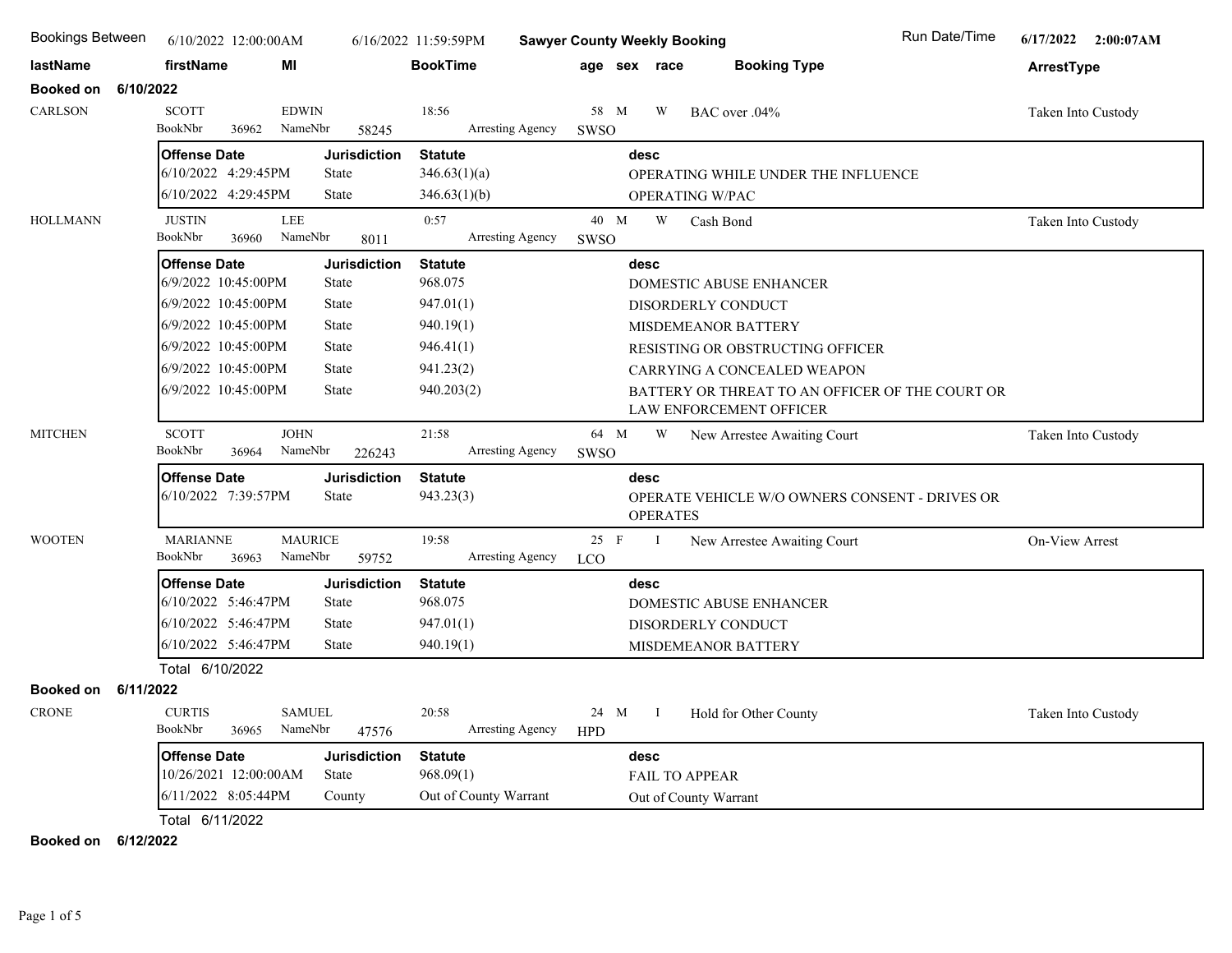| <b>Bookings Between</b> | 6/10/2022 12:00:00AM                        |                         |                              | 6/16/2022 11:59:59PM           | <b>Sawyer County Weekly Booking</b> |              |                         |                                                                                   | <b>Run Date/Time</b> | 6/17/2022          | 2:00:07AM |
|-------------------------|---------------------------------------------|-------------------------|------------------------------|--------------------------------|-------------------------------------|--------------|-------------------------|-----------------------------------------------------------------------------------|----------------------|--------------------|-----------|
| lastName                | firstName                                   | МI                      |                              | <b>BookTime</b>                |                                     | age sex race |                         | <b>Booking Type</b>                                                               |                      | ArrestType         |           |
| <b>ANDERSEN</b>         | <b>JOHN</b><br>BookNbr<br>36968             | <b>RALPH</b><br>NameNbr | 8582                         | 20:49<br>Arresting Agency      | 46 M<br>SWSO                        | <sup>1</sup> |                         | Cash Bond                                                                         |                      | Taken Into Custody |           |
|                         | <b>Offense Date</b>                         |                         | <b>Jurisdiction</b>          | <b>Statute</b>                 |                                     | desc         |                         |                                                                                   |                      |                    |           |
|                         | 6/12/2022 5:21:01PM                         |                         | State                        | 973.10(1)                      |                                     |              |                         | PROBATION VIOLATION                                                               |                      |                    |           |
|                         | $6/12/2022$ 5:21:01PM                       |                         | State                        | 940.203(2)                     |                                     |              |                         | BATTERY OR THREAT TO AN OFFICER OF THE COURT OR<br><b>LAW ENFORCEMENT OFFICER</b> |                      |                    |           |
|                         | $6/12/2022$ 5:21:01PM                       |                         | State                        | 941.375(2)                     |                                     |              |                         | THROWING OR DISCHARGING BODILY FLUIDS AT<br>PUBLIC SAFETY WORKER OR PROSECUTOR    |                      |                    |           |
|                         | $6/12/2022$ 5:21:01PM                       |                         | <b>State</b>                 | 946.41(1)                      |                                     |              |                         | RESISTING OR OBSTRUCTING OFFICER                                                  |                      |                    |           |
|                         | l6/12/2022 5:21:01PM                        |                         | <b>State</b>                 | 947.01(1)                      |                                     |              |                         | DISORDERLY CONDUCT                                                                |                      |                    |           |
|                         | 6/9/2022 12:00:00AM                         |                         | <b>State</b>                 | 941.30(1)                      |                                     |              |                         | FIRST DEGREE RECKLESSLY ENDANGERING SAFETY                                        |                      |                    |           |
| <b>ENOCH</b>            | <b>ELIZABETH</b><br>BookNbr<br>36966        | <b>KAY</b><br>NameNbr   | 2223                         | 1:57<br>Arresting Agency       | 45 F<br><b>SWSO</b>                 | <sup>1</sup> |                         | Probation Hold                                                                    |                      | On-View Arrest     |           |
|                         | <b>Offense Date</b>                         |                         | <b>Jurisdiction</b>          | <b>Statute</b>                 |                                     | desc         |                         |                                                                                   |                      |                    |           |
|                         | 6/11/2022 10:27:51PM                        |                         | <b>State</b>                 | $343.44(1)(b)$ & $(2)(ar)2$    |                                     |              |                         | OPERATE MOTOR VEHICLE WHILE REVOKED - REV DUE<br>TO ALC/CONT/SUBST/REFUSAL        |                      |                    |           |
|                         | 6/11/2022 10:27:51PM                        |                         | <b>State</b>                 | 346.63(1)(A) 2W/MINOR          |                                     |              | <b>CHILD IN VEHICLE</b> | OPERATE WHILE INTOXICATED - 2ND OFFENSE W/MINOR                                   |                      |                    |           |
|                         | l6/11/2022 10:27:51PM                       |                         | <b>State</b>                 | 973.10(1)                      |                                     |              |                         | PROBATION VIOLATION                                                               |                      |                    |           |
| <b>GILLES</b>           | <b>STEPHEN</b><br>BookNbr<br>36967          | <b>GERAD</b><br>NameNbr | 227803                       | 3:55<br>Arresting Agency       | 63 M<br>SWSO                        | W            |                         | BAC over .04%                                                                     |                      | On-View Arrest     |           |
|                         | <b>Offense Date</b><br>6/12/2022 12:43:46AM |                         | <b>Jurisdiction</b><br>State | <b>Statute</b><br>346.63(1)(a) |                                     | desc         |                         | OPERATING WHILE UNDER THE INFLUENCE                                               |                      |                    |           |

Total 6/12/2022

**Booked on 6/13/2022**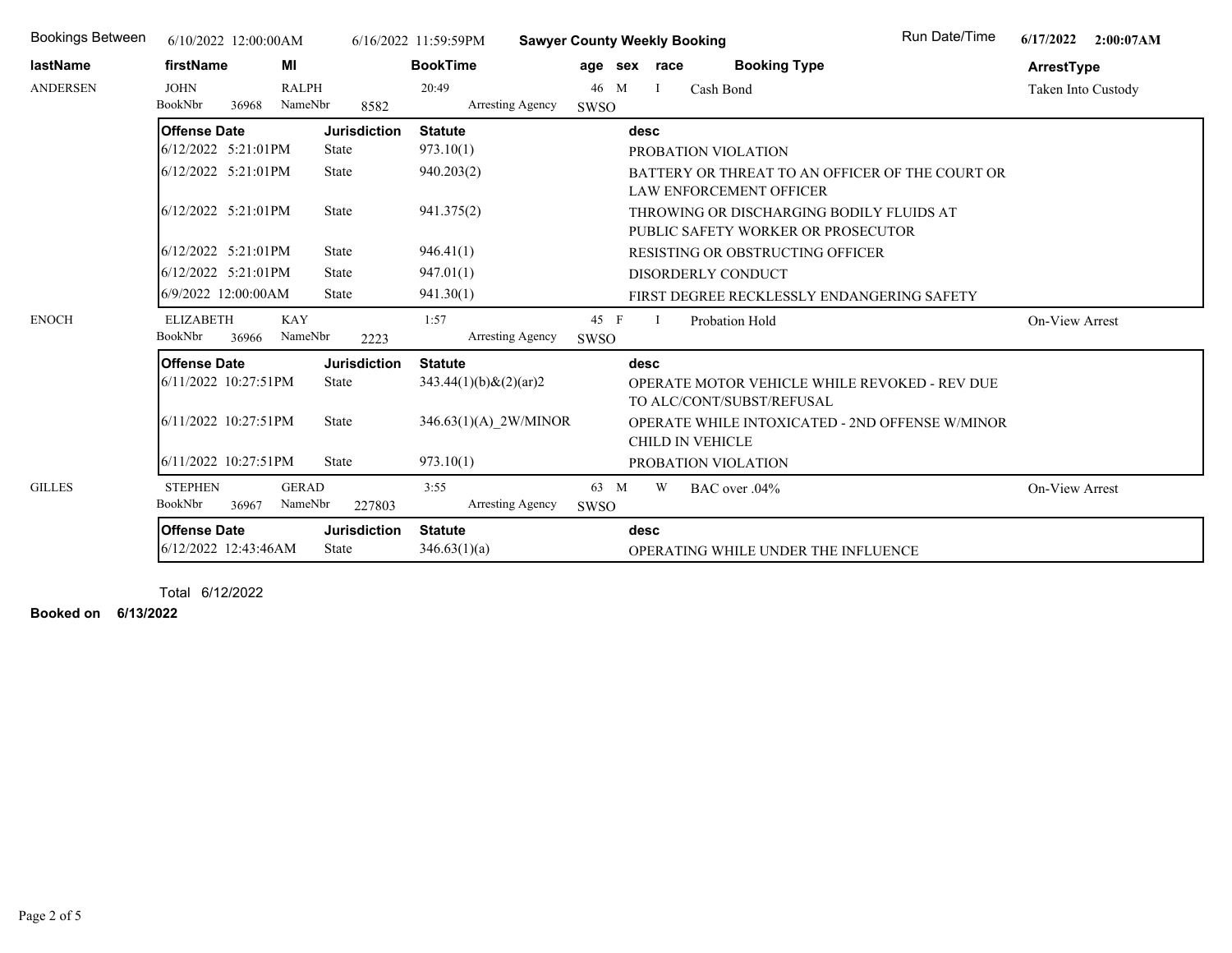| <b>Bookings Between</b> |                                             | 6/10/2022 12:00:00AM |                            |                              | 6/16/2022 11:59:59PM            | <b>Sawyer County Weekly Booking</b> |                |                     |                                                                                  | Run Date/Time                                                    | 6/17/2022 2:00:07AM   |
|-------------------------|---------------------------------------------|----------------------|----------------------------|------------------------------|---------------------------------|-------------------------------------|----------------|---------------------|----------------------------------------------------------------------------------|------------------------------------------------------------------|-----------------------|
| lastName                | firstName                                   |                      | MI                         |                              | <b>BookTime</b>                 |                                     | age sex race   |                     | <b>Booking Type</b>                                                              |                                                                  | ArrestType            |
| <b>BLACKDEER</b>        | <b>JUSTINA</b>                              |                      | <b>LYNN</b>                |                              | 0:38                            | 31 F                                | $\bf{I}$       | Cash Bond           |                                                                                  |                                                                  | Taken Into Custody    |
|                         | BookNbr                                     | 36969                | NameNbr                    | 3591                         | Arresting Agency                | SWSO                                |                |                     |                                                                                  |                                                                  |                       |
|                         | <b>Offense Date</b>                         |                      |                            | <b>Jurisdiction</b>          | <b>Statute</b>                  |                                     | desc           |                     |                                                                                  |                                                                  |                       |
|                         | 6/12/2022 11:10:16PM                        |                      |                            | State                        | 961.41(1m)(a)                   |                                     |                |                     | SCHEDULE I AND II NARCOTICS                                                      | POSSESSION W/INTENT TO MANUFACTURE/DELIVER                       |                       |
|                         | 6/12/2022 11:10:16PM                        |                      |                            | <b>State</b>                 | 961.41(1m)(dm)2                 |                                     | $(>10-50g)$    |                     |                                                                                  | Possession tih intent to Manufacture/Distribute/Deliver Fentanyl |                       |
|                         | 6/12/2022 11:10:16PM                        |                      |                            | <b>State</b>                 | 973.10(1)                       |                                     |                | PROBATION VIOLATION |                                                                                  |                                                                  |                       |
|                         | 6/12/2022 11:10:16PM                        |                      |                            | <b>State</b>                 | 961.573(1)                      |                                     |                |                     | POSSESSION OF DRUG PARAPHERNALIA                                                 |                                                                  |                       |
|                         | 6/12/2022 11:10:16PM                        |                      |                            | <b>State</b>                 | 961.41(3g)(g)                   |                                     |                |                     | POSSESSION OF METHAMPHETAMINE                                                    |                                                                  |                       |
|                         | 6/12/2022 11:10:16PM                        |                      |                            | <b>State</b>                 | 961.573(3)(a)                   |                                     |                |                     |                                                                                  | POSSESSION OF METHAMPHETAMINE PARAPHERNALIA                      |                       |
|                         | 6/12/2022 11:10:16PM                        |                      |                            | <b>State</b>                 | 450.11(7)(h)                    |                                     |                |                     | POSSESS ILLEGALY OBTAINED PRESCRIPTION                                           |                                                                  |                       |
| <b>BUCK</b>             | <b>AUSTIN</b><br>BookNbr                    | 36975                | <b>NOAH</b><br>NameNbr     | 62863                        | 20:58<br>Arresting Agency       | 24 M<br><b>WSP</b>                  | W              |                     | New Arrestee Awaiting Court                                                      |                                                                  | <b>On-View Arrest</b> |
|                         | <b>Offense Date</b>                         |                      |                            | <b>Jurisdiction</b>          | <b>Statute</b>                  |                                     | desc           |                     |                                                                                  |                                                                  |                       |
|                         | 6/13/2022 12:00:00AM                        |                      |                            | <b>State</b>                 | 961.41(3g)(am)                  |                                     |                |                     | POSSESSION OF SCHEDULE I & II NARCOTICS                                          |                                                                  |                       |
|                         | 6/13/2022 12:00:00AM                        |                      |                            | <b>State</b>                 | 961.573(1)                      |                                     |                |                     | POSSESSION OF DRUG PARAPHERNALIA                                                 |                                                                  |                       |
|                         | 6/13/2022 12:00:00AM                        |                      |                            | <b>State</b>                 | 946.49(1)(a)                    |                                     |                |                     | MISDEMEANOR BAIL JUMPING                                                         |                                                                  |                       |
| <b>KAGIGEBI</b>         | <b>DOUGLAS</b><br>BookNbr                   | 36970                | <b>JOHN</b><br>NameNbr     | 4784                         | 1:14<br>Arresting Agency        | 29 M<br>SWSO                        | $\blacksquare$ | Cash Bond           |                                                                                  |                                                                  | Taken Into Custody    |
|                         |                                             |                      |                            |                              |                                 |                                     |                |                     |                                                                                  |                                                                  |                       |
|                         | <b>Offense Date</b><br>6/12/2022 11:10:16PM |                      |                            | <b>Jurisdiction</b><br>State | <b>Statute</b><br>961.41(1m)(a) |                                     | desc           |                     | POSSESSION W/INTENT TO MANUFACTURE/DELIVER<br><b>SCHEDULE I AND II NARCOTICS</b> |                                                                  |                       |
|                         | 6/12/2022 11:10:16PM                        |                      |                            | State                        | 961.41(1m)(dm)2                 |                                     | $(>10-50g)$    |                     |                                                                                  | Possession tih intent to Manufacture/Distribute/Deliver Fentanyl |                       |
|                         | 6/12/2022 11:10:16PM                        |                      |                            | State                        | 973.10(1)                       |                                     |                | PROBATION VIOLATION |                                                                                  |                                                                  |                       |
|                         | 6/12/2022 11:10:16PM                        |                      |                            | <b>State</b>                 | 961.573(1)                      |                                     |                |                     | POSSESSION OF DRUG PARAPHERNALIA                                                 |                                                                  |                       |
|                         | 6/12/2022 11:10:00PM                        |                      |                            | <b>State</b>                 | 961.41(3g)(g)                   |                                     |                |                     | POSSESSION OF METHAMPHETAMINE                                                    |                                                                  |                       |
| <b>MCPEAK</b>           | <b>BROOKE</b><br>BookNbr                    | 36974                | <b>DANELLE</b><br>NameNbr  | 42668                        | 20:04<br>Arresting Agency       | 23 F<br>SWSO                        | W              |                     | New Arrestee Awaiting Court                                                      |                                                                  | Taken Into Custody    |
|                         | <b>Offense Date</b>                         |                      |                            | <b>Jurisdiction</b>          | <b>Statute</b>                  |                                     | desc           |                     |                                                                                  |                                                                  |                       |
|                         | 6/13/2022 12:00:00AM                        |                      |                            | State                        | 961.41(3g)(am)                  |                                     |                |                     | POSSESSION OF SCHEDULE I & II NARCOTICS                                          |                                                                  |                       |
|                         | 6/13/2022 12:00:00AM                        |                      |                            | State                        | 961.573(1)                      |                                     |                |                     | POSSESSION OF DRUG PARAPHERNALIA                                                 |                                                                  |                       |
|                         | 6/13/2022 12:00:00AM                        |                      |                            | <b>State</b>                 | 946.49(1)(a)                    |                                     |                |                     | MISDEMEANOR BAIL JUMPING                                                         |                                                                  |                       |
| <b>TREPANIER</b>        | <b>JOSEPH</b><br>BookNbr                    | 36973                | <b>THEODORE</b><br>NameNbr | 2541                         | 15:23<br>Arresting Agency       | 38 M<br><b>LCO</b>                  | -1             | Cash Bond           |                                                                                  |                                                                  | Taken Into Custody    |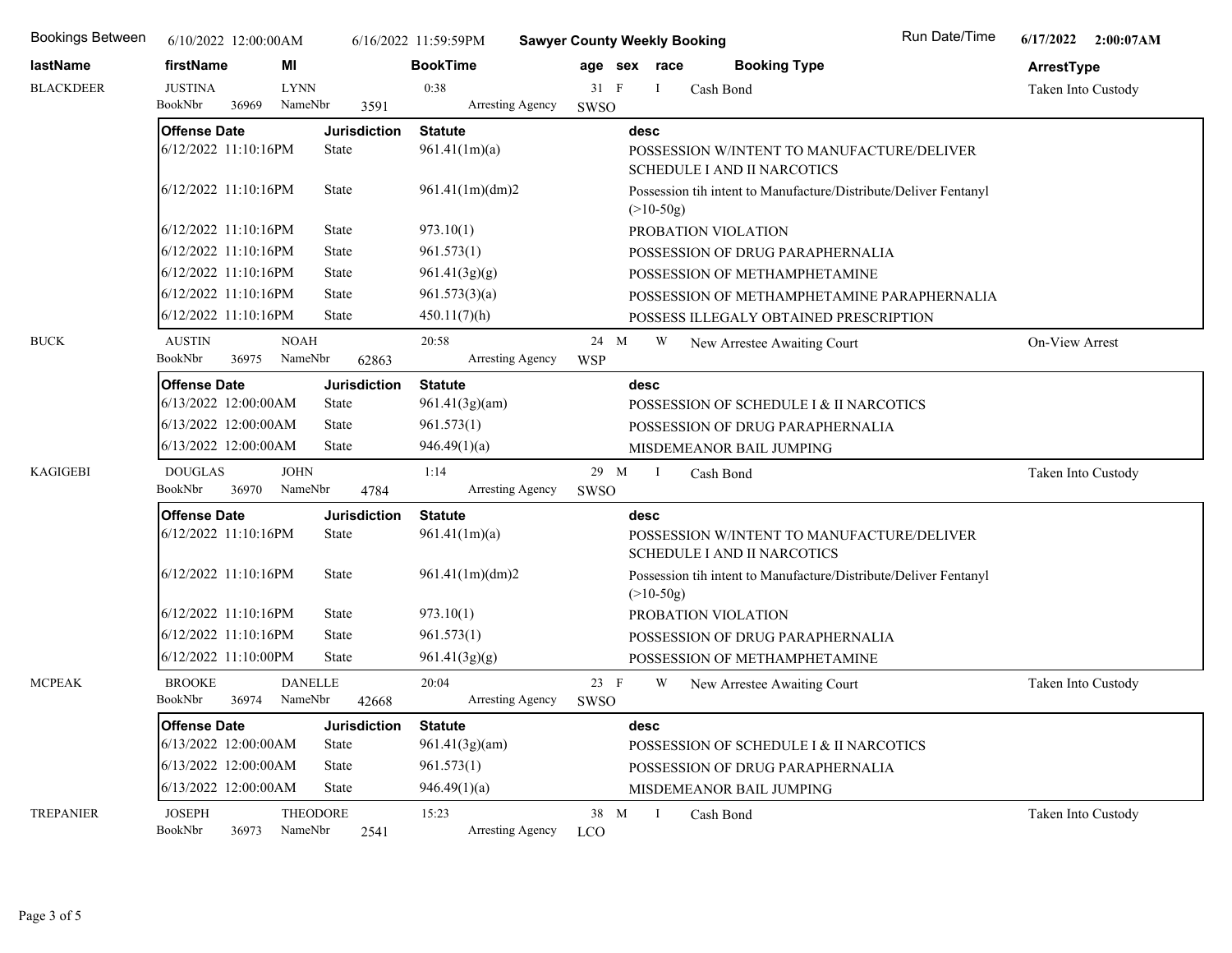| <b>Bookings Between</b>                 | 6/10/2022 12:00:00AM                                                                     |                                                              | 6/16/2022 11:59:59PM                                     | <b>Sawyer County Weekly Booking</b>                                                 | Run Date/Time<br>6/17/2022 2:00:07AM |
|-----------------------------------------|------------------------------------------------------------------------------------------|--------------------------------------------------------------|----------------------------------------------------------|-------------------------------------------------------------------------------------|--------------------------------------|
| lastName                                | firstName                                                                                | MI                                                           | <b>BookTime</b>                                          | <b>Booking Type</b><br>age sex race                                                 | ArrestType                           |
|                                         | <b>Offense Date</b>                                                                      | <b>Jurisdiction</b><br><b>State</b><br>State<br>State        | <b>Statute</b><br>973.10(1)<br>946.49(1)(b)<br>968.09(1) | desc<br>PROBATION VIOLATION<br>FELONY BAIL JUMPING<br>FAIL TO APPEAR                |                                      |
|                                         | Total 6/13/2022                                                                          |                                                              |                                                          |                                                                                     |                                      |
| 6/14/2022<br>Booked on<br><b>CAHILL</b> | <b>JAMES</b><br>BookNbr<br>36983                                                         | <b>DANIEL</b><br>NameNbr<br>37287                            | 23:21<br>Arresting Agency                                | 42 M<br>W<br>Probation Hold<br>SWSO                                                 | Taken Into Custody                   |
|                                         | <b>Offense Date</b><br>6/14/2022 9:30:27PM<br>6/14/2022 9:30:27PM                        | <b>Jurisdiction</b><br><b>State</b><br><b>State</b>          | <b>Statute</b><br>973.10(1)<br>Out of County Warrant     | desc<br>PROBATION VIOLATION<br>Out of County Warrant                                |                                      |
| <b>FLEMING</b>                          | <b>RIAN</b><br>BookNbr<br>36982                                                          | <b>DAKOTA</b><br>NameNbr<br>61355                            | 17:37<br>Arresting Agency                                | 20 M<br>$\mathbf{I}$<br>Probation Hold<br><b>HPD</b>                                | Taken Into Custody                   |
|                                         | <b>Offense Date</b>                                                                      | <b>Jurisdiction</b><br><b>State</b>                          | <b>Statute</b><br>948.04(1)                              | desc<br>CAUSE MENTAL HARM TO A CHILD                                                |                                      |
| <b>HILLE</b>                            | <b>MIRANDA</b><br>BookNbr<br>36984                                                       | <b>NICOLE</b><br>NameNbr<br>50455                            | 23:49<br>Arresting Agency                                | 27 F<br>W<br>Sentence Inmate<br><b>HPD</b>                                          | Taken Into Custody                   |
|                                         | <b>Offense Date</b><br>6/14/2022 11:06:39PM                                              | <b>Jurisdiction</b><br><b>State</b>                          | <b>Statute</b><br>785.02                                 | desc<br><b>CONTEMPT OF COURT</b>                                                    |                                      |
| <b>MUELLER</b>                          | <b>SEAN</b><br>BookNbr<br>36979                                                          | <b>JAMES</b><br>NameNbr<br>226423                            | 10:54<br>Arresting Agency                                | 28 M<br>W<br>Probation Hold<br><b>HPD</b>                                           | Taken Into Custody                   |
|                                         | <b>Offense Date</b><br>6/14/2022 8:06:39AM<br>6/14/2022 8:06:39AM<br>6/14/2022 8:06:39AM | <b>Jurisdiction</b><br><b>State</b><br><b>State</b><br>State | <b>Statute</b><br>973.10(1)<br>968.075<br>947.01(1)      | desc<br>PROBATION VIOLATION<br><b>DOMESTIC ABUSE ENHANCER</b><br>DISORDERLY CONDUCT |                                      |

| <b>VASELASKI</b> | <b>SYDNEY</b>          |       | <b>JADEN</b> |              | 13:21            | 28 F       |      | New Arrestee Awaiting Court | Taken Into Custody |
|------------------|------------------------|-------|--------------|--------------|------------------|------------|------|-----------------------------|--------------------|
|                  | BookNbr                | 36980 | NameNbr      | 227825       | Arresting Agency | <b>HPD</b> |      |                             |                    |
|                  | <b>Offense Date</b>    |       |              | Jurisdiction | <b>Statute</b>   |            | desc |                             |                    |
|                  | $6/14/2022$ 8:06:39AM  |       |              | State        | 968.075          |            |      | DOMESTIC ABUSE ENHANCER     |                    |
|                  | $6/14/2022$ 8:06:39AM  |       |              | State        | 947.01(1)        |            |      | DISORDERLY CONDUCT          |                    |
|                  | $16/14/2022$ 8:06:39AM |       |              | State        | 940.19(1)        |            |      | MISDEMEANOR BATTERY         |                    |
|                  |                        |       |              |              |                  |            |      |                             |                    |